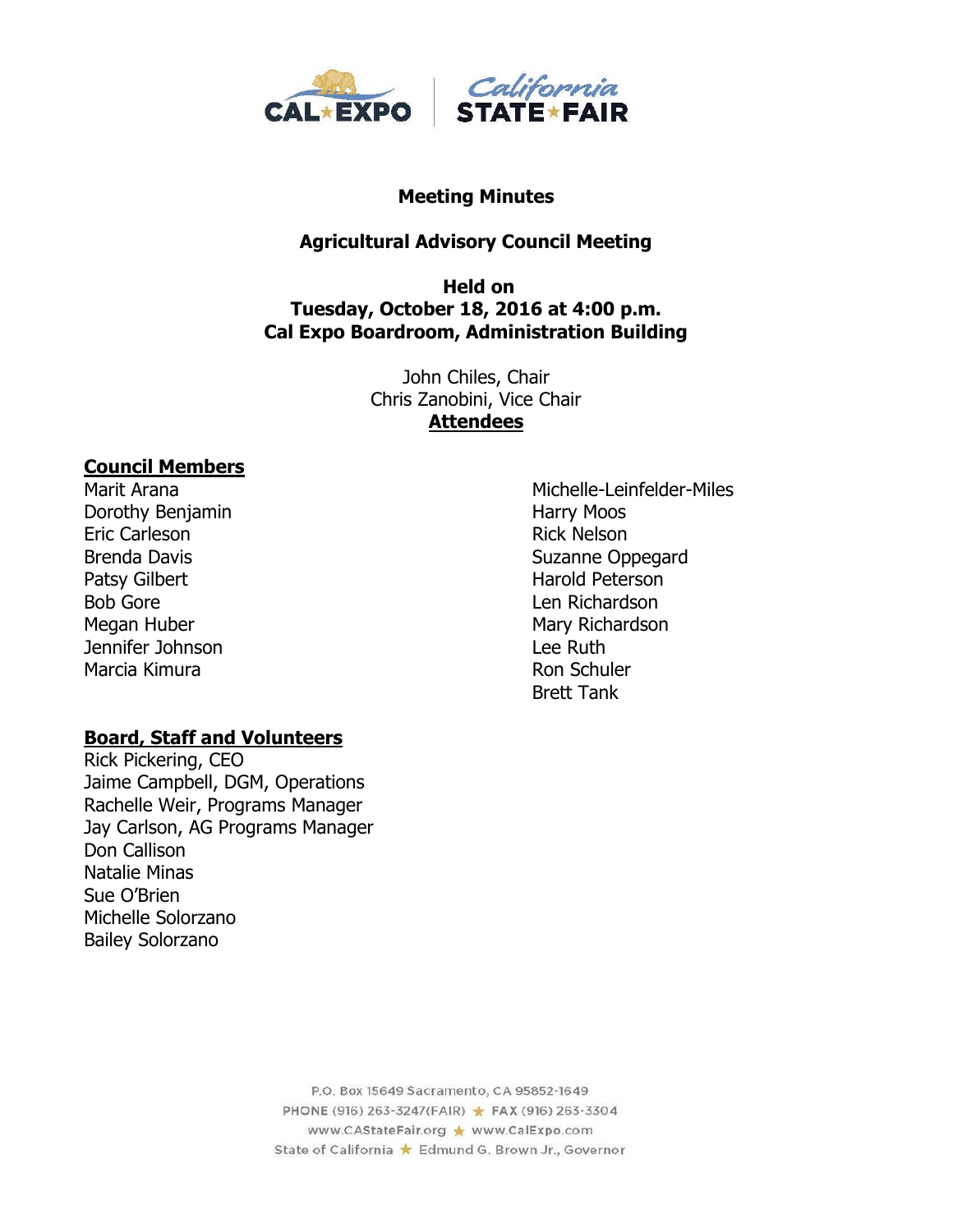# **1. Call to order**

Vice Chair Zanobini called the meeting to order at 4:05 p.m. noting that several members were stuck in traffic.

# **2. Introductions**

Introductions were made around the room.

# **3. Approval of Meeting Minutes from April 19, 2016**

## **Motion:**

It was moved by Council Member Petersen and seconded by Council Member Ruth to approve meeting minutes from April 19, 2016 as presented. **All in favor, motion carried unanimously.**

# **4. 2016 Cal Expo and State Fair Report**

CEO Pickering reports that Cal Expo had a great 2016 State Fair. Next year the 2017 State Fair will be celebrating its  $50<sup>th</sup>$  Birthday at the Cal Expo facilities. The Gala and Sale of Champions had great participation going into fair. Programs had increase in entries. Competitive entries were up, food and carnival sales were equal to last year's which was a record setting year. Overall attendance was down. There were no Rugby or Soccer games; however Sac Republic is planning on having several events next year. State Fair Board retreat will be next week, where the Board will be going over these issues and planning for 2017. State Fair is being asked about Cabanas and we are observing other State Fairs and how they are expanding their competitive programs. This year was the first year that Cal Expo had metal detectors thanks to a federal homeland security grant. In addition to metal detectors we are improving our on grounds camera system and obtaining a license plate reader.

a. Gala & Best of California Tasting

Mr. Callison reported this year at the Gala there was a pre-gala reception that had a great response from vendors that were in attendance. This pre-reception allow vendors to display their product and attendees to sample the best from our various commercial completions. The Gala had record attendance. This year "fund a need" was introduced and raised funds for the farm. There was a discussion about the planning of the program for next year and it was referred to the gala committee to come back with a recommendation to the council.

b. Ag Heritage Breakfast Mr. Callison reported that the Ag Heritage Breakfast was a great success. This year they honored 19 farm/ranches for various years of service from 100-175 years. The breakfast served over 175 people. A big thank you to the Sponsors for their support.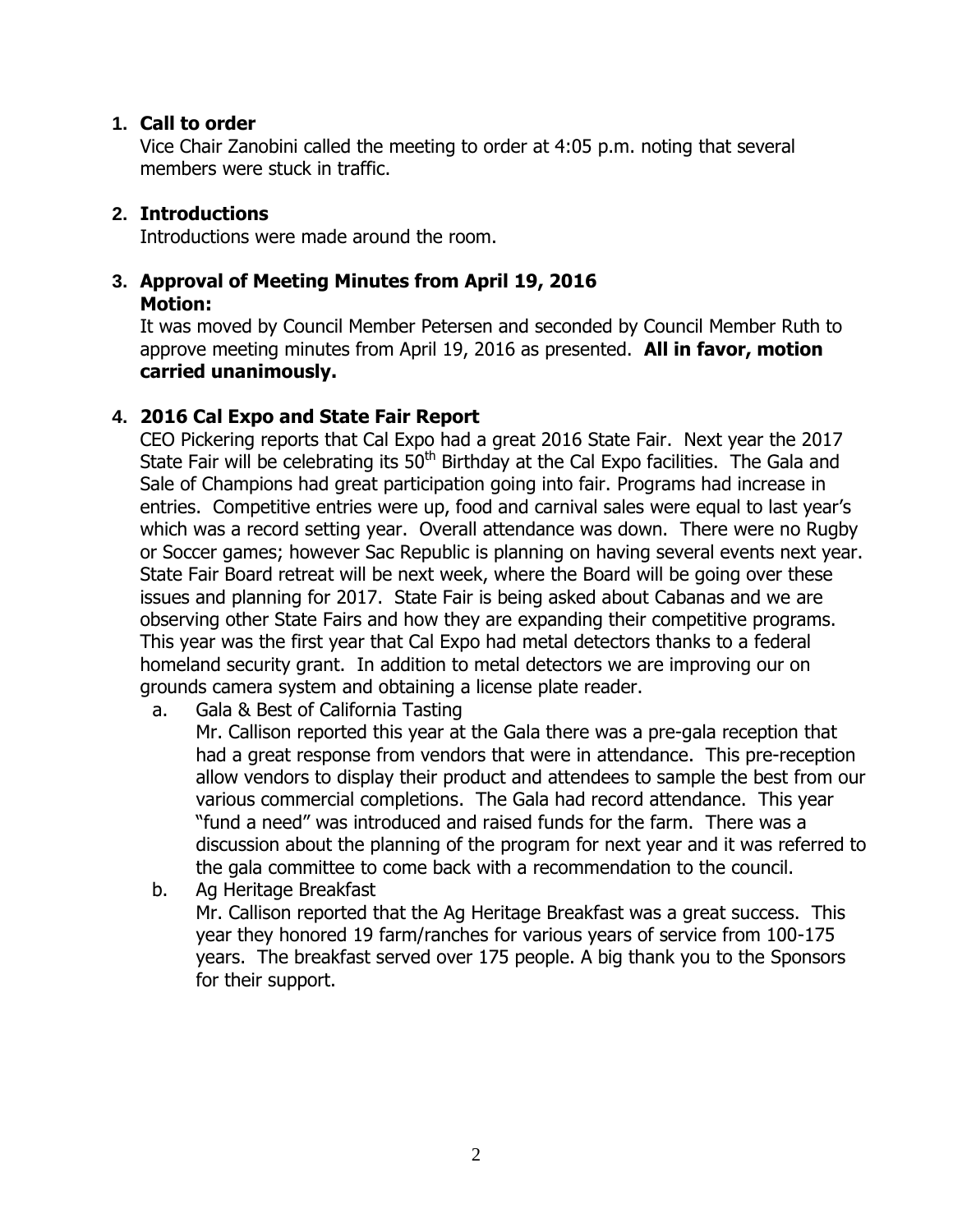- c. Equine Exhibits and Activities
	- Committee Chair Oppegard reported that the Equine Exhibits had a very successful year. She thanked Michelle Solorzano for her leadership. There was a great variety of entertainers. Texas Trick Riders, Bobby Kerr and the Chandelier Horse Productions to name a few. There was a 50% increase in classes entered. Our new partnership with UC Davis Large Animal Vets went very well and hope to continue with it in 2017. The Equine Champion Challenge was great this year. A big thank you to Gayle Kautz for her continued support.
- d. Farm and Farm School Tours and Activities Ms. Minas, Education Coordinator reported that they were able to introduce new technology this year to the Farm. HydroAg greenhouse has a cutting edge display of hydro and aeroponic systems to grow food for indoor farming. Courtesy of Garden Smart, the farm was able to showcase the EZ-clone machine, the first of its kind in the nation. The EZ-clone can clone over 500 plants at one time. There were over 3200 students that toured the Farm this year and we currently have reservations for 420 students for spring 2017 farm tours. With the continued support of management and the executive staff the program continues to grow and develop the tie between farm to fork, food production and farming. Kaiser Permanente is a new sponsor and we look forward to continue working with them. In 2015 the farm donated over 10,000 pounds of produce and this year we are already up to 15,000 pounds.
- e. Sale of Champions/Champion Challenge

Committee Chair Schuler reported that this was the 2<sup>nd</sup> largest gross sale in 11 years for the Sale of Champions. Thanks to the Council for supporting this program. This event returned to the Tractor Supply Big Barn venue for this year and came off without a hitch. Guest commented they were glad to be back in the Barn and it gave State Fair attendees the opportunity to view the sale from the bleachers.

Ag Program Manager Carlson reported on a new competition, Apps for AG. The concept was a result of the AG Round Table. Teams get together for a 48hr "hack a thon" to create an app for Agricultural. Once the app is created the teams come together and they give a "Shark Tank" presentation of their app and are judged. Giving Garden as the winner. This was well received and we hope to continue this competition to next year.

2017 Commercial Wine and several other completions will be held earlier in 2017, allowing us to produce the "Best of California" magazine in time for State Fair.

## **5. 2017 Fair Dates**

CEO Pickering explained that there are 2 sets of date for the 2017 State Fair. July 7-23, 2017 or July 14-30, 2017. The California State Horse Racing Board Dates Committee will be meeting to give a recommendation to the Board for horse racing dates which coincide with fair dates.